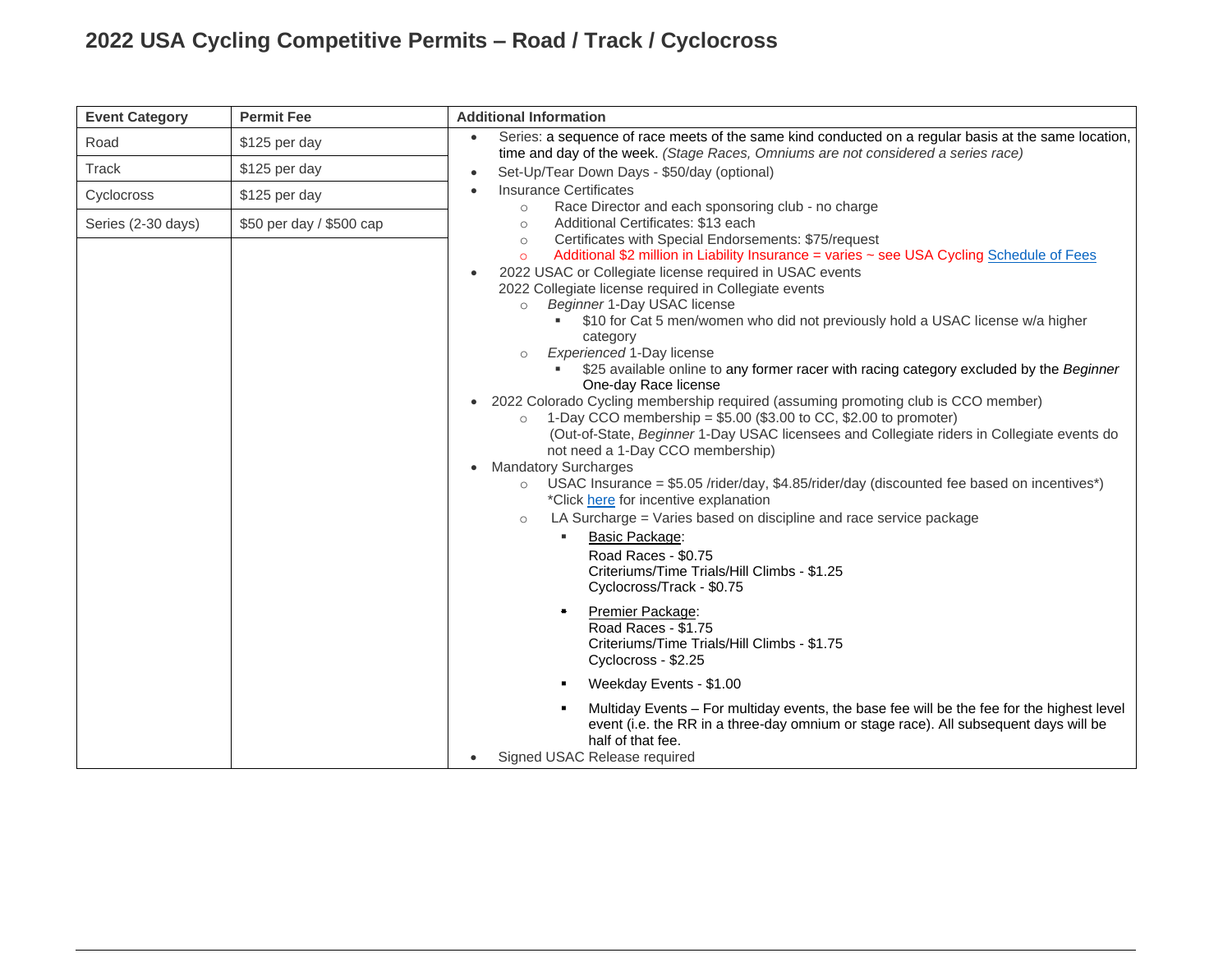## **2022 USA Cycling Non-Competitive Permits**

| Kids Fun Ride<br>Add-on                                  | \$25                                                            | Open to Kids under the age of 10<br>$\bullet$<br>Entry fee must be Free<br>License not required<br>No prizes based on how the kids place<br>No USAC or LA surcharges collected<br>Participant must wear helmets<br>Participants and Parents must sign a release                                                                                                                                                                                                                                                                                                                                                                                                                                                                                                                                          |
|----------------------------------------------------------|-----------------------------------------------------------------|----------------------------------------------------------------------------------------------------------------------------------------------------------------------------------------------------------------------------------------------------------------------------------------------------------------------------------------------------------------------------------------------------------------------------------------------------------------------------------------------------------------------------------------------------------------------------------------------------------------------------------------------------------------------------------------------------------------------------------------------------------------------------------------------------------|
| Clinics<br>Camps<br><b>Training Rides</b>                | \$125 per day (Non Series)<br>\$25 per day / \$250 Cap (Series) | No Race Director License or Club Affiliation required to permit<br>$\bullet$<br>Days need not be consecutive, but must be listed on permit<br>No Prize List<br>USAC or Collegiate License required<br>1-Day USAC license fee = \$10<br>Signed USAC Release required<br>Non-Competitive Event Roster required<br><b>Mandatory Surcharges</b><br>USAC Insurance = $$5.05/rider/day, $4.85/rider/day$ (discounted fee based on incentives*)<br>$\circ$<br>*Click here for incentive explanation<br><b>Insurance Certificates</b><br>Race Director and each Sponsoring club - no charge<br>$\circ$<br>Additional Certificates: \$13 each<br>$\circ$                                                                                                                                                          |
|                                                          |                                                                 | Certificates with Special Endorsements: \$75/request<br>$\circ$<br>Additional \$2 million in Liability Insurance = varies ~ see USA Cycling Schedule of Fees<br>٠                                                                                                                                                                                                                                                                                                                                                                                                                                                                                                                                                                                                                                        |
| Gran Fondo's<br><b>Gravel Events</b>                     | \$125 per day                                                   | No Race Director License or Club Affiliation required to permit<br>$\bullet$<br>Awards may be given, but emphasis is on participation and personal goals- timing allowed<br>License optional<br>$\bullet$<br>USAC 1-Day licenses (\$10) recommended if medical coverage is wanted<br>USAC annual & 1-Day License riders receive preferential staging<br>Signed USAC Release required<br>Rider Roster required<br><b>Mandatory Surcharges</b><br>USAC Insurance = \$5.05/rider/day, \$4.85/rider/day (discounted fee based on incentives*)<br>*Click here for incentive explanation<br><b>Insurance Certificates</b><br>Race Director and each Sponsoring club - no charge<br>$\circ$<br>Additional Certificates: \$13 each<br>$\circ$<br>Certificates with Special Endorsements: \$75/request<br>$\circ$ |
|                                                          |                                                                 | Additional \$2 million in Liability Insurance = varies ~ see USA Cycling Schedule of Fees<br>٠                                                                                                                                                                                                                                                                                                                                                                                                                                                                                                                                                                                                                                                                                                           |
| <b>Fun Rides</b><br><b>Tours</b><br><b>Charity Rides</b> | \$125 per day                                                   | No Race Director License or Club Affiliation required to permit<br>$\bullet$<br>No Prize List (Participation ribbons, swag allowed - no times or placings)<br>License not required<br>USAC 1-Day licenses (\$10) recommended if medical coverage is wanted<br>Signed USAC Release required<br>Rider Roster required<br><b>Mandatory Surcharges</b><br>$\circ$ USAC Insurance = \$5.05 /rider/day, \$4.8/rider/day (discounted fee based on incentives*)<br>*Click here for incentive explanation<br><b>Insurance Certificates</b>                                                                                                                                                                                                                                                                        |
|                                                          |                                                                 | Race Director and each Sponsoring club - no charge<br>$\circ$<br>Additional Certificates: \$13 each<br>$\circ$<br>Certificates with Special Endorsements: \$75/request<br>$\circ$<br>Additional \$2 million in Liability Insurance = varies ~ see USA Cycling Schedule of Fees                                                                                                                                                                                                                                                                                                                                                                                                                                                                                                                           |